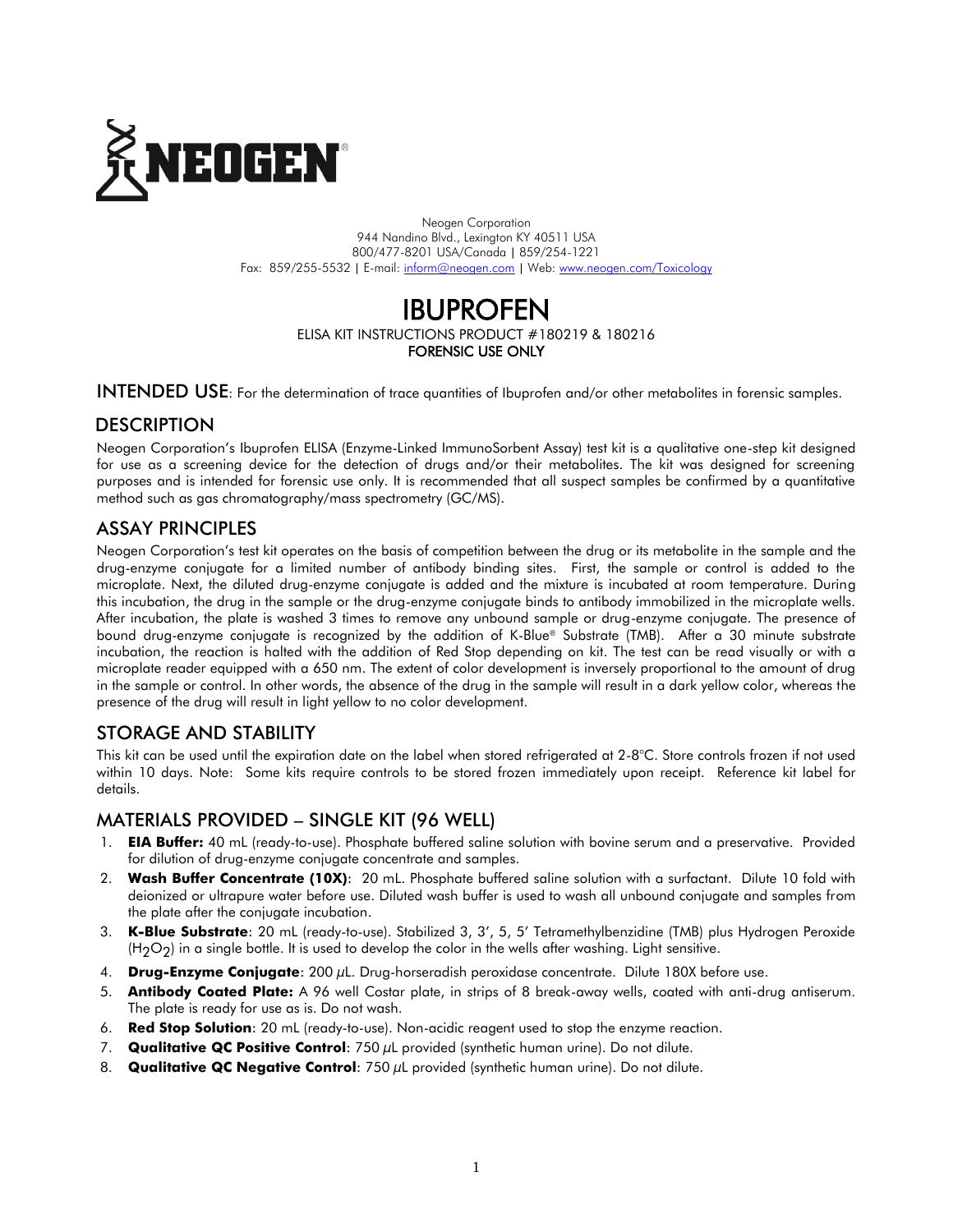## MATERIALS PROVIDED – BULK KIT (480 WELL)

- 1. **EIA Buffer:** 200 mL (ready-to-use). Phosphate buffered saline solution with bovine serum and a preservative. Provided for dilution of samples.
- 2. **Wash Buffer Concentrate (10X):** 100 mL. Phosphate buffered saline solution with a surfactant. Dilute 10 fold with deionized or ultrapure water before use. Diluted wash buffer is used to wash all unbound conjugate and samples from the plate after the conjugate incubation.
- 3. **K-Blue Substrate:** 100 mL (ready-to-use). Stabilized 3, 3', 5, 5' Tetramethylbenzidine (TMB) plus Hydrogen Peroxide (H $_{2}$ O $_{2}$ ) in a single bottle. It is used to develop the color in the wells after washing. Light sensitive.
- 4. **Drug-Enzyme Conjugate:** 1 mL. Drug-horseradish peroxidase conjugate. Dilute 180X before use..
- 5. **Antibody Coated Plate:** 5 X 96 well Costar plate, in strips of 8 break-away wells, coated with anti-drug antiserum. The plate is ready for use as is. Do not wash.

# MATERIALS NEEDED BUT NOT PROVIDED

- 1. Deionized water.
- 2. Precision pipettes that range from  $10 \mu$ L  $1000 \mu$ L and disposable tips.
- 3. Graduated cylinder to dilute and mix wash buffer.
- 4. Plate cover or plastic film to cover plate during incubation.
- 5. Clean glassware (i.e. test tubes) to dilute samples.
- 6. Microplate reader with a 450 nm filter.
- 7. Cut-off calibrator.

#### *OPTIONAL TEST MATERIALS*

- 1. **Qualitative QC Positive Control:** 5 X 750 µL (synthetic human urine). 1-5 vials available upon request. Do not dilute.
- 2. **Qualitative QC Negative Control:** 5 X 750 µL (synthetic human urine). 1-5 vials available upon request. Do not dilute.
- 3. **Red Stop Solution:** 100 mL (ready-to-use). Non acidic reagent used to stop the enzyme reaction. Available upon request. Product No. 301473.

#### OPTIONAL MATERIALS

- 1. Microplate shaker.
- 2. Microplate reader with 650 nm filter if Red Stop is used, or a 450 nm filter if 1N HCl is used to stop the reaction. Note: It is not necessary to stop the reaction if reading immediately. Unstopped reactions should be read with a 650 nm filter.

### PRECAUTIONS AND NOTES

- 1. **DO NOT** use kits or components beyond expiration date.
- 2. **DO NOT** mix conjugates and plates from different kit lots.
- 3. DO NOT pipette reagents by mouth.
- 4. Pour K-Blue Substrate out of the bottle into a clean reservoir. To prevent contamination of the substrate, DO NOT pipette out of the bottle.
- 5. All specimens should be considered potentially infectious. Exercise proper handling precautions.
- 6. Keep plate covered except when adding reagents, washing or reading.
- 7. Kit components should be refrigerated at all times when not in use.
- 8. Keep the controls frozen if storing longer than 10 days. Avoid repeated freeze-thaw cycles. Note: Some kits require controls to be stored frozen immediately upon receipt. Reference kit label for details.
- 9. Use aseptic technique when opening and removing reagents from vials and bottles.
- 10. DO NOT smoke, eat or drink in areas where specimens or reagents are being handled.
- 11. Do not substitute DI water for the wash step of this protocol. Use only Neogen's wash buffer.
- 12. Do not use Sodium Azide with samples, standards and/or calibrators.
- 13. Do not reuse wells; they are for one use only.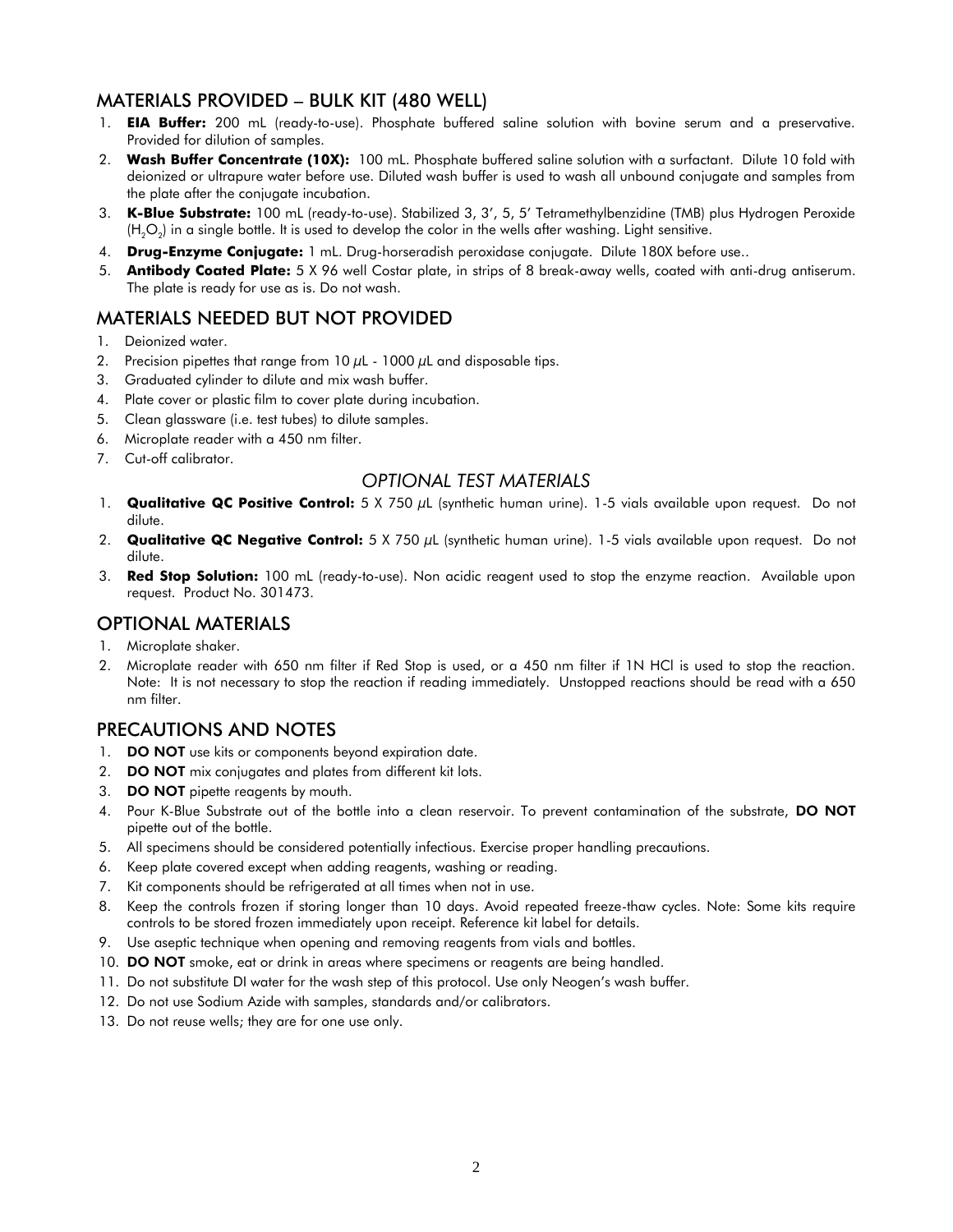## PROCEDURAL NOTES

- 1. Desiccant bag must remain in foil pouch with unused strips. Keep ziplock pouch sealed when not in use to maintain a dry environment.
- 2. Use clean pipette tips for the buffer, drug-enzyme conjugate, controls and samples.
- 3. Before pipetting a reagent, rinse the pipette tip three times with that reagent.
- 4. When pipetting into the wells, DO NOT allow the pipette tip to touch the inside of the well or any of the reagent already inside the well. This may result in cross contamination.
- 5. Controls and samples should be assayed in duplicate.
- 6. The drug-enzyme conjugate is most stable in its concentrated form. Dilute only the volume necessary for the amount of strips currently being used.
- 7. Before opening the drug-enzyme conjugate vial, tap the vial in an upright position to remove any liquid in the cap.
- 8. Before substrate addition, wipe the outside bottom of the wells with a lint-free wiper to remove dust and fingerprints.
- 9. Gently mix specimens and reagents before use. Avoid vigorous agitation.

#### SAMPLE TREATMENT

Recommended minimum sample dilutions are listed below. These dilutions may change based on your laboratory's determination. All sample dilutions should be made in Neogen's EIA Buffer.

- a. Urine: A dilution with EIA Buffer may be necessary to reduce natural background as well as bring desired cutoff concentration within the assay range. Please contact your Neogen Representative for assistance.
- b. Whole blood: A dilution with EIA Buffer may be necessary to reduce natural background as well as bring desired cutoff concentration within the assay range. Please contact your Neogen Representative for assistance.
- c. Other Forensic sample types: Please contact your Neogen Representative for assistance.

# TEST PROCEDURES

The following test procedures can be run manually or on an automated instrument. Please contact your Neogen representative for assistance with protocols for automated instruments.

- 1. Determine the number of wells to be used.
- 2. Prepare the enzyme conjugate solution by diluting the 180X enzyme conjugate stock 1 to 180 in the EIA Buffer provided. Mix the solution by inversion. Do not vortex.
- 3. Add 20 µL of sample, laboratory calibrators and Neogen controls to the appropriate wells in duplicate. DO NOT dilute Neogen's positive and negative controls.
- 4. Add 180 µL of diluted drug-enzyme conjugate to each well. Use 8-channel pipettor or 12-channel pipetter for rapid addition.
- 5. For manual runs mix by gently shaking plate. A microplate shaker may be used.
- 6. Cover plate with plastic film or plate cover and incubate at room temperature for 45 minutes.
- 7. During the conjugate incubation, dilute concentrated wash buffer 10 fold with deionized water (i.e. 20 mL of concentrated wash buffer plus 180 mL of deionized water). Mix thoroughly. Diluted wash buffer is stable for 5 days at room temperature or 7 days at 2-8°C.
- 8. Once the incubation is complete, dump or aspirate the liquid from the wells. Tap the plate on a clean lint-free towel to remove any remaining liquid in the wells.
- 9. Wash each well with 300 µL of diluted wash buffer. Manual Wash: For manual wash procedures repeat for a total of 3 washings, invert and tap dry the plate following each step. After completing the last wash step wipe the bottom of the wells with a lint-free towel to remove any liquid on the outside of the wells. Automated Wash: If an automated plate washer is used wash the plate for a total of 5 washings with 300 µL of diluted wash buffer. It is important for the automated washer to conduct a final aspirate cycle to eliminate residual amounts of wash buffer. Residual amounts of buffer in the wells will affect assay performance. Note: DI water should never be used for the plate wash.
- 10. Add 150  $\mu$ L of the K-Blue Substrate to each well. For manual runs, use a multi-channel pipette for best results.
- 11. Incubate at room temperature for 30 minutes.
- 12. Add 50  $\mu$ L of Neogen's Red Stop Solution to each well to stop enzyme reaction. Mix gently before measuring the absorbance. For automated systems a 10 second shake is sufficient. Measure the absorbance at a wavelength of 650 nm. Wells should be read within 2 hours of stopping the reaction. Note: When Neogen's Red Stop is used, it will result in a color ranging from a dark blue/purple to light pink based on the concentration of drug present. If 1 N HCI is preferred, use 50 µL per well and read plate with a 450 nm filter. All QC data is generated without using a stopping reagent. Note: When acid stop is used, OD values will approximately double as compared to the OD values obtained with Red Stop.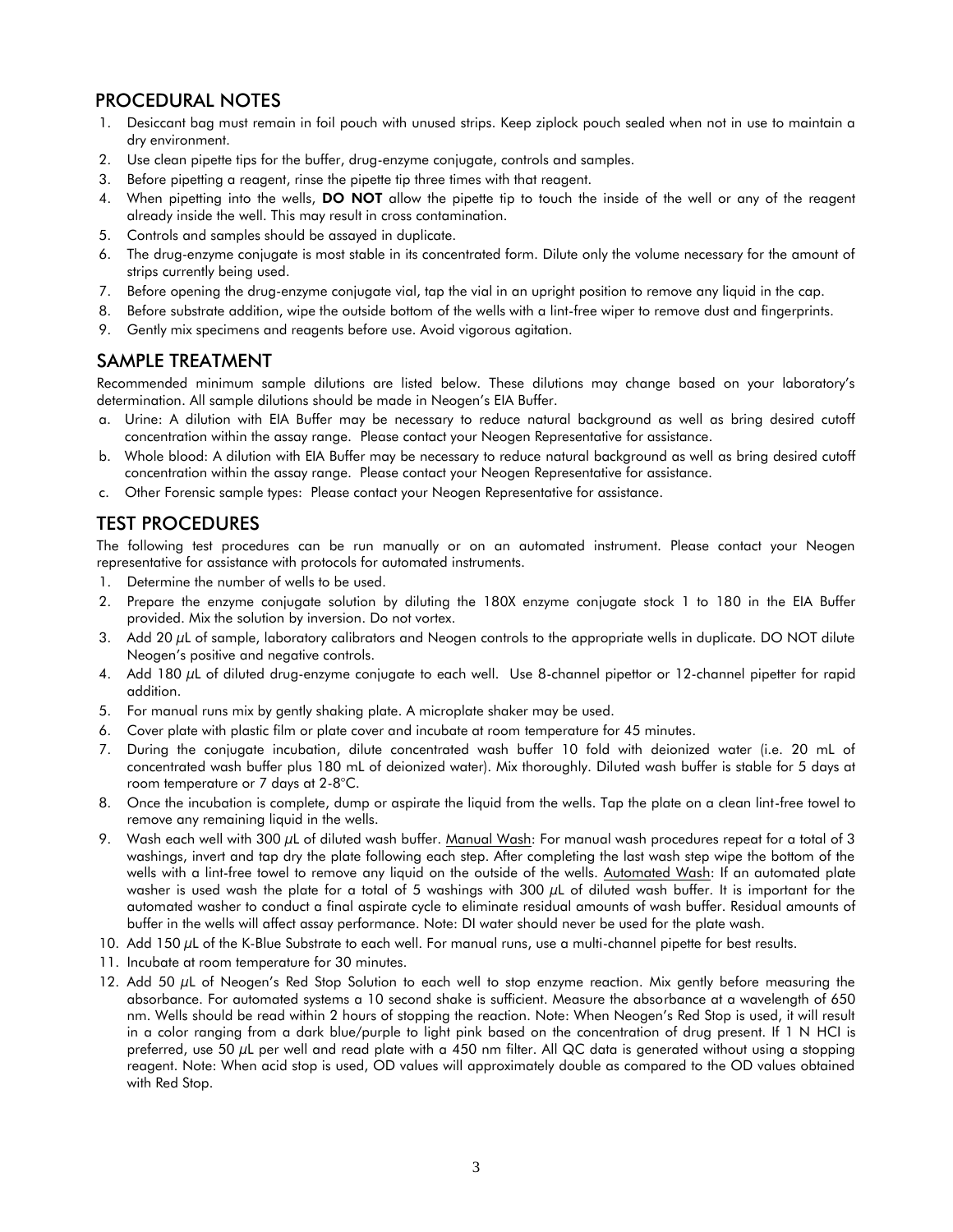#### STANDARD CURVE IN EIA BUFFER



#### SENSITIVITY

**Compound I-50 in EIA Buffer** Ibuprofen 34 ng/mL

The term I-50 is used to define the sensitivity of the test. This number is derived from a standard curve generated with the drug in EIA Buffer. The drug concentration that shows 50% less color activity than the zero standard is considered to be the I-50.

| <b>SPECIFICITY</b> |                    |
|--------------------|--------------------|
| Compound           | % Cross-Reactivity |
| Ibuprofen          | 100%               |
| Flurbiprofen       | 0.3%               |
| Fenoprofen         | 0.06%              |
| Indoprofen         | 0.02%              |
| Suprofen           | 0.01%              |

Note: Ibuprofen equivalents represent  $50\%$  B/B<sub>0</sub> assay displacement in EIA Buffer.

*The compounds having cross-reactivity below 0.01% did not show any significant reaction up to 10µg/mL.* ALL THE FOLLOWING HAVE A CROSS-REACTIVITY <0.01%.

Acepromazine; Acetaminophen; Acetylsalicylic Acid; s-Amino-n-caproic Acid; Amitriptyline; Ascorbic Acid; Benzoic Acid; Caffeine; Chlordiazepoxide; Chlorpromazine; Clenbuterol; Codeine; Cotinine; Dexamethasone; Dextromethorphan; Diclofenac; Dimethyl Sulfoxide; Dipyrone; Doxepin; Ephedrine; Erythromycin; Ethyl p-aminobenzoate; Flunixin; Folic Acid; Folinic Acid; Furosemide; Gemfibrozil; Gentisic Acid; Glipizide; L-Glutamic Acid; Glutethimide; Glycopyrrolate; Heparin; Hippuric Acid; Hordenine; Hydrocortisone; Imipramine; Indomethacin; Isoxsuprine; Ketoprofen; Lidocaine; Mefenamic Acid; Meloxicam; Meperidine; Metaproterenol; Methadone; Methaqualone; Methocarbamol; Methylene Blue; Methylprednisolone; Nalorphine; Naproxen; Niacinamide; Nicotine; Nortriptyline; Orphendarine; Oxyphenbutazone; Penicillin G-Potassium; Penicillin G-Procaine; Pentoxifylline; Phencyclidine; Phenothiazine; Phenylbutazone; Polyethylene Glycol; Prednisolone; Primadone; Procainamide; Procaine; Promazine; Pseduoephedrine; Pyrantel; Pyrilamine; Pyrimethamine; Quinidine; Quinine; Salbutamol; Salicylamide; Salicylic Acid; Tenoxicam; Theophylline; Thiamine; Trimethoprim; Trimipramine; Uric Acid